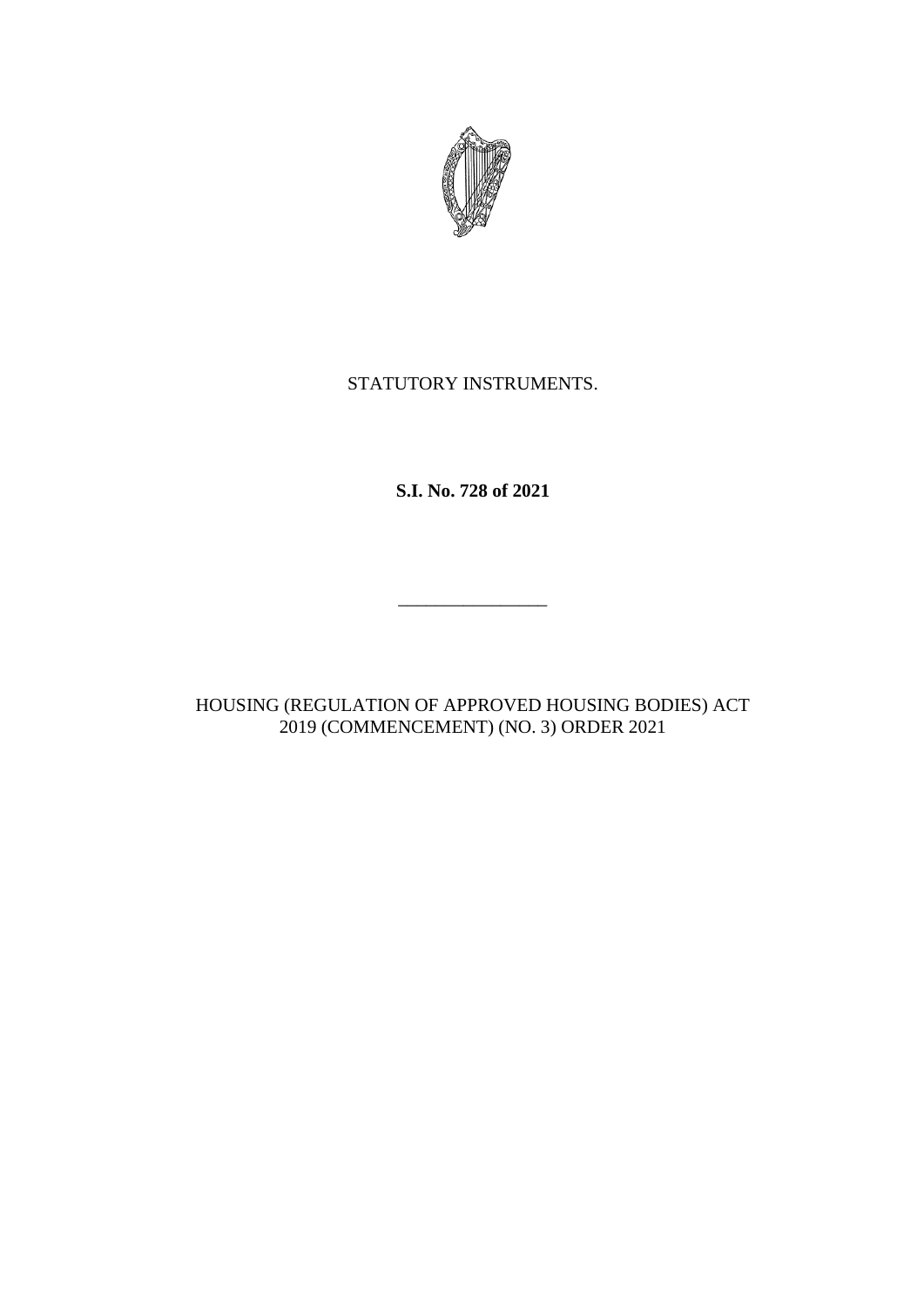## S.I. No. 728 of 2021

## HOUSING (REGULATION OF APPROVED HOUSING BODIES) ACT 2019 (COMMENCEMENT) (NO. 3) ORDER 2021

I, DARRAGH O'BRIEN, Minister for Housing, Local Government and Heritage, in exercise of the powers conferred on me by section 1(3) of the Housing (Regulation of Approved Housing Bodies) Act 2019 (No. 47 of 2019) (as adapted by the Housing, Planning, and Local Government (Alteration of Name of Department and Title of Minister) Order 2020 (S.I. No. 408 of 2020)) hereby order as follows:

1. This Order may be cited as the Housing (Regulation of Approved Housing Bodies) Act 2019 (Commencement) (No. 3) Order 2021.

2. The 1st day of January 2022 is appointed as the day on which the following provisions of the Housing (Regulation of Approved Housing Bodies) Act 2019 (No. 47 of 2019) shall come into operation:

- (*a*) paragraphs (a), (b), (d), (f), (g), (i) and (j) of subsection (1) of section 9;
- (*b*) section 24;
- (*c*) Part 3 (insofar as it is not already in operation);
- (*d*) Part 6;
- (*e*) Part 7 (insofar as it is not already in operation);
- (*f*) Part 9.

L.S.

GIVEN under my Official Seal, 16 December, 2021.

DARRAGH O'BRIEN, Minister for Housing, Local Government and Heritage.